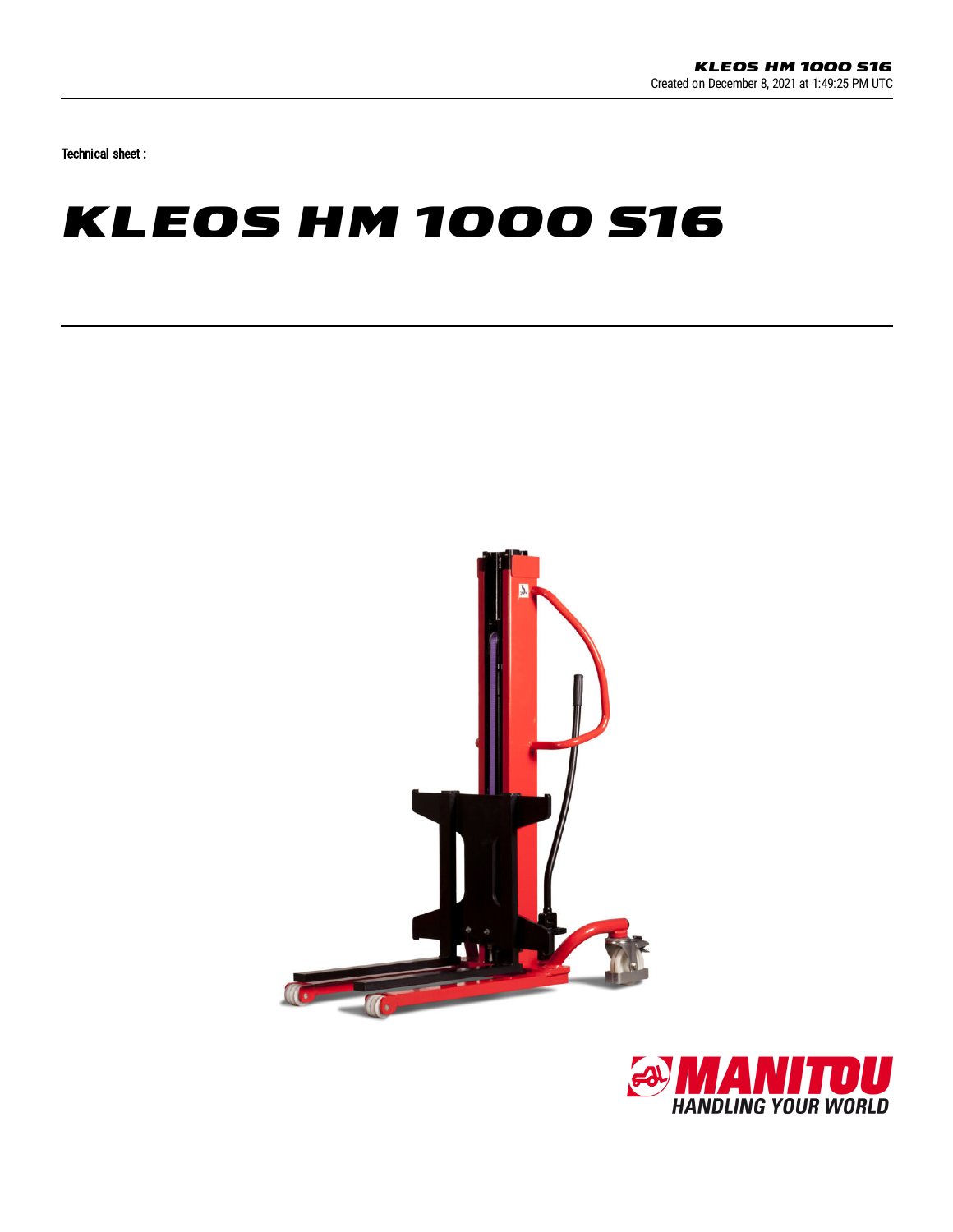| Kleos HM 1000 S16 - Created on December 8, 2021 at 1:49:25 PM UTC |  |
|-------------------------------------------------------------------|--|
|-------------------------------------------------------------------|--|

|      | <b>Technical characteristics</b>        |                | <b>Metric</b>    |
|------|-----------------------------------------|----------------|------------------|
| 1.1  | Manufacturer                            |                | Manitou          |
| 1.2  | Model Name                              |                | HM 1000 S        |
| 1.3  | Power source                            |                | Manual           |
| 1.4  | Operator type                           |                | Pedestria        |
| 1.5  | Max. capacity                           | Q              | 1000 kg          |
|      | Weight                                  |                |                  |
| 2.1  | Overall weight without tools            |                | 220 kg           |
|      | Wheels                                  |                |                  |
| 3.1  | Tyres type                              |                | Nylon            |
| 3.2  | Dimensions of front wheels              |                | 4x (75x65        |
| 3.3  | Dimensions of rear wheels               |                | 2x (160x4        |
|      | <b>Dimensions</b>                       |                |                  |
| 4.2  | Height mast lowered *                   | h1             | 1990 mm          |
| 4.4  | Max. lifting height                     | h3             | 1570 mm          |
| 4.5  | Height mast extended *                  | h4             | 1990 mm          |
| 4.19 | Overall length without tools            | 1              | 1330 mm          |
| 4.20 | Length to face of forks                 | 12             | 570 mm           |
| 4.21 | Overall width                           | b1             | 710 mm           |
| 4.25 | Fork spread                             | b <sub>5</sub> | 520 mm           |
| 4.32 | Ground clearance at centre of wheelbase | m2             | 25 mm            |
|      | <b>Performances</b>                     |                |                  |
| 5.2  | Lifting speed (laden / unladen)         |                | $0.10$ m/s / 0.1 |
| 5.3  | Lowering speed (laden / unladen)        |                | $0.10$ m/s / 0.1 |
| 5.11 | Parking brake                           |                | Mecanic          |
|      |                                         |                |                  |

| Manitou<br>HM 1000 S16<br>Manual<br>Pedestrian<br>1000 kg<br>220 kg<br>Nylon<br>4x (75x65)<br>2x (160x40)<br>1990 mm<br>1570 mm<br>1990 mm<br>1330 mm<br>570 mm<br>710 mm<br>520 mm<br>25 mm<br>$0.10$ m/s / $0.10$ m/s<br>$0.10$ m/s / $0.10$ m/s<br>Mecanic |                | <b>Metric</b> |
|---------------------------------------------------------------------------------------------------------------------------------------------------------------------------------------------------------------------------------------------------------------|----------------|---------------|
|                                                                                                                                                                                                                                                               |                |               |
|                                                                                                                                                                                                                                                               |                |               |
|                                                                                                                                                                                                                                                               |                |               |
|                                                                                                                                                                                                                                                               |                |               |
|                                                                                                                                                                                                                                                               | Q              |               |
|                                                                                                                                                                                                                                                               |                |               |
|                                                                                                                                                                                                                                                               |                |               |
|                                                                                                                                                                                                                                                               |                |               |
|                                                                                                                                                                                                                                                               |                |               |
|                                                                                                                                                                                                                                                               |                |               |
|                                                                                                                                                                                                                                                               |                |               |
|                                                                                                                                                                                                                                                               |                |               |
|                                                                                                                                                                                                                                                               | h1             |               |
|                                                                                                                                                                                                                                                               | h3             |               |
|                                                                                                                                                                                                                                                               | h4             |               |
|                                                                                                                                                                                                                                                               | $\mathsf{I}$   |               |
|                                                                                                                                                                                                                                                               | 12             |               |
|                                                                                                                                                                                                                                                               | b1             |               |
|                                                                                                                                                                                                                                                               | b <sub>5</sub> |               |
|                                                                                                                                                                                                                                                               | m <sub>2</sub> |               |
|                                                                                                                                                                                                                                                               |                |               |
|                                                                                                                                                                                                                                                               |                |               |
|                                                                                                                                                                                                                                                               |                |               |
|                                                                                                                                                                                                                                                               |                |               |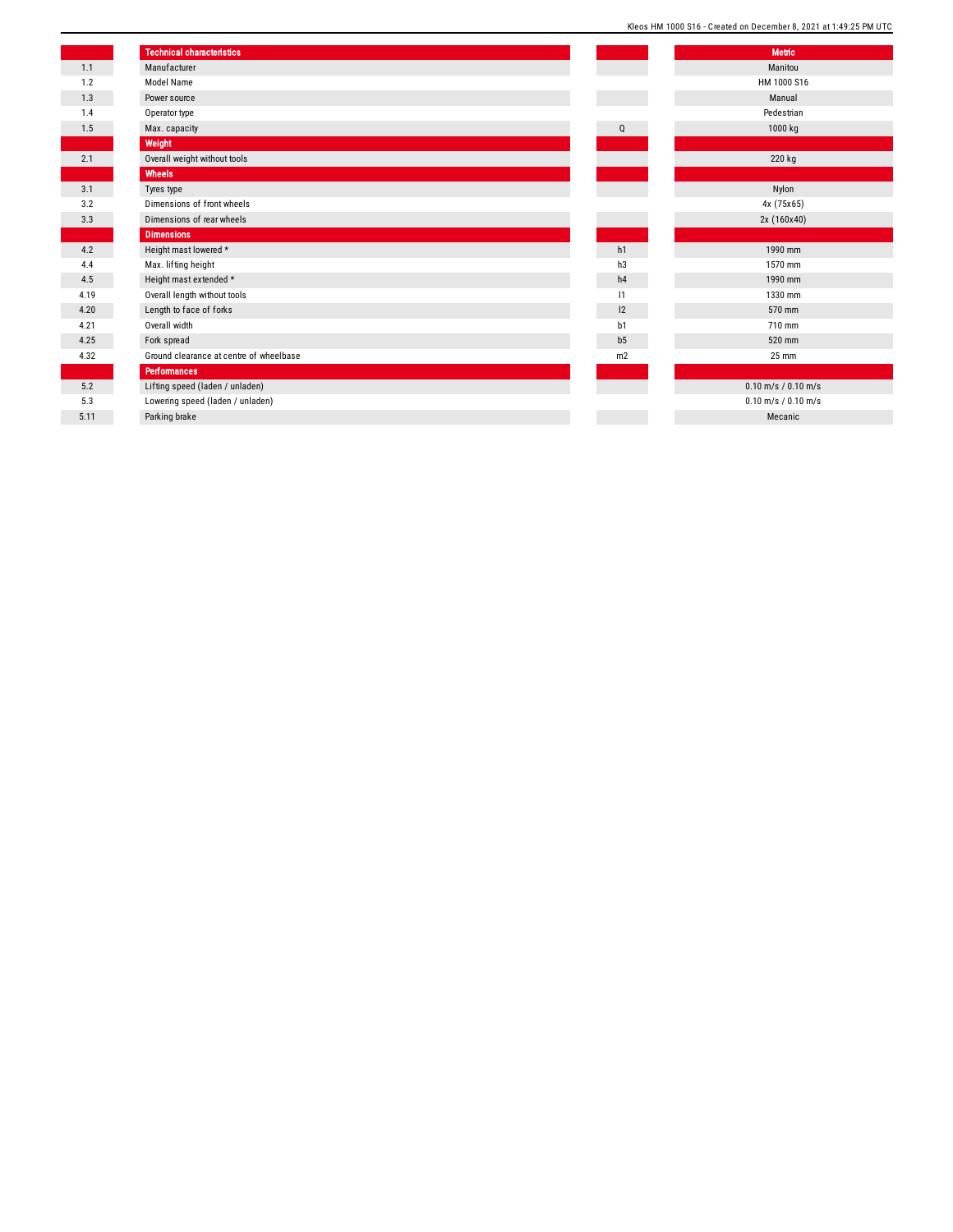## Kleos HM 1000 S16 - Dimensional drawing



## Tool characteristics

| , Tool 1,000 kg | Attachment<br>capacity | Center<br>ot<br>gravity<br>load | A <sub>1</sub> | A2   | B      | <b>B1</b>                |                          | c.  | D                        | Е      | E1                       | E <sub>2</sub> | Æ      | Weight |
|-----------------|------------------------|---------------------------------|----------------|------|--------|--------------------------|--------------------------|-----|--------------------------|--------|--------------------------|----------------|--------|--------|
|                 | kg                     |                                 | mm             | mm   | mm     | mm                       | mm                       | mm  | mm                       | mm     | mm                       | mm             | mm     | - kg   |
| EPE 1000        | 1000                   | $\sim$                          | 700            | 730  | 60     | $\sim$                   | $\overline{\phantom{a}}$ | 245 | $\overline{\phantom{a}}$ | $\sim$ | $\overline{\phantom{a}}$ | $\sim$         | 320    | -38    |
| FA 1000         | 1000                   | $\sim$                          | 950            | 1017 | $\sim$ | 190                      | 710                      | 45  | 80                       | 40     | $\overline{\phantom{a}}$ | $\sim$         | 730    | 123    |
| FR 1000         | 1000                   | $\sim$                          | 1150           | 1182 | 560    | 200                      | 320                      | 90  | a - 1                    | 70     | $\sim$                   | $\sim$         | 700    | 82     |
| <b>FUT 1000</b> | 300                    | $\sim$                          | 795            | 600  | 1057   | 350                      | 650                      | 245 | $\sim$                   | 240    | 631                      | $\sim$         | $\sim$ | 92     |
| <b>PLF 1000</b> | 1000                   | $\sim$                          | 700            | 727  | 600    | $\sim$                   | $\overline{\phantom{a}}$ | 275 | $\sim$                   | 91     | $\sim$                   | $\sim$         | 630    | 65     |
| POT 1000        | 500                    | $\sim$                          | 625            | 652  | 50     | $\overline{\phantom{a}}$ | $\overline{\phantom{a}}$ | 145 | $\overline{\phantom{a}}$ | ٠      | $\overline{\phantom{a}}$ |                | 320    | 33     |

## Tools



FA: Adjustable forks POT: Jib with hook